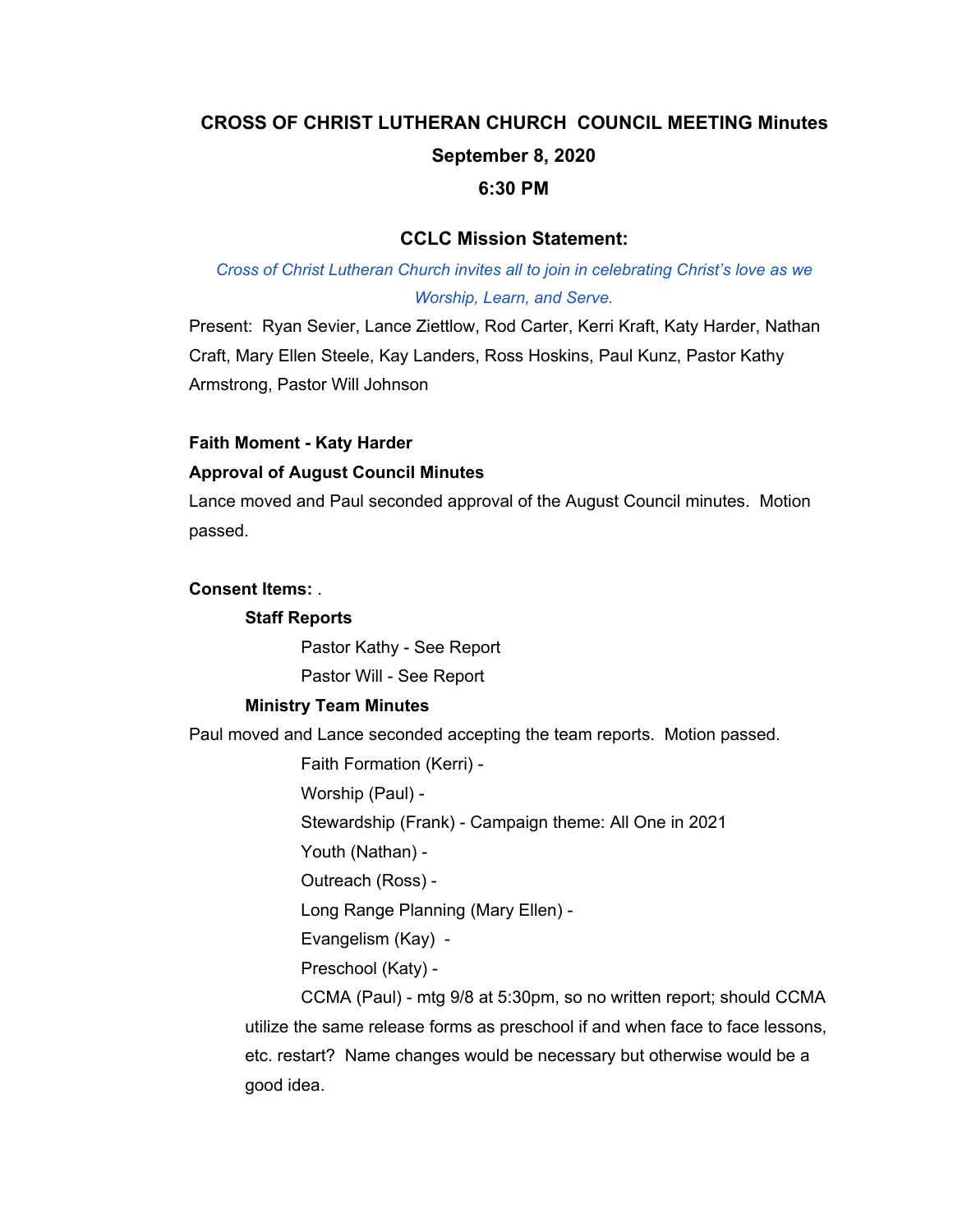Property (Ryan)- New thermostats (free) will help adjustment from outside the building; Carpets were cleaned last month.

# **SubTeam Reports**

- Finance Team
	- Budget for 2021
	- See Treasurer report
	- Report on CCMA 25% to CCLC budget or Music Gift Fund - Waiting to hear back from CCMA
- Safety Task Force On Hold until Building reopens. Will be joining with Property on COVID related things as reopen.
- HR Team will be looking at Congregational Life Coordinator position
- Tech Team what tech items are needed for on-line worship, now and when back in the building?
	- Action Needed: Upgrade on Internet for building
- Gift Policy Team

Lance reported from a group that began in January 2019 to revise the policy (see posted on Google Drive) Kerri moved to accept the gift policy and Ross seconded. Discussion: Any dollar amount is covered. Motion passed.

#### **UNFINISHED BUSINESS**

1. Survey Reflections

Good feedback from congregation - approximately 160 responses. Ryan highlighted them: there were both positive and negative comments, a few unfortunately hurtful. There were many positives about the on-line worship as well as several wanting to move now to in person, in sanctuary services.

2. Council Recommendations going forward

We will go forward with more outdoor services. Ryan will provide a video discussing the directions the Council will move in response to COVID and the congregation survey results. Our main concern is the safety of our members and staff - we all want to get back in the church building, but we must keep our eye on the science, the public health numbers, etc. to keep people safe.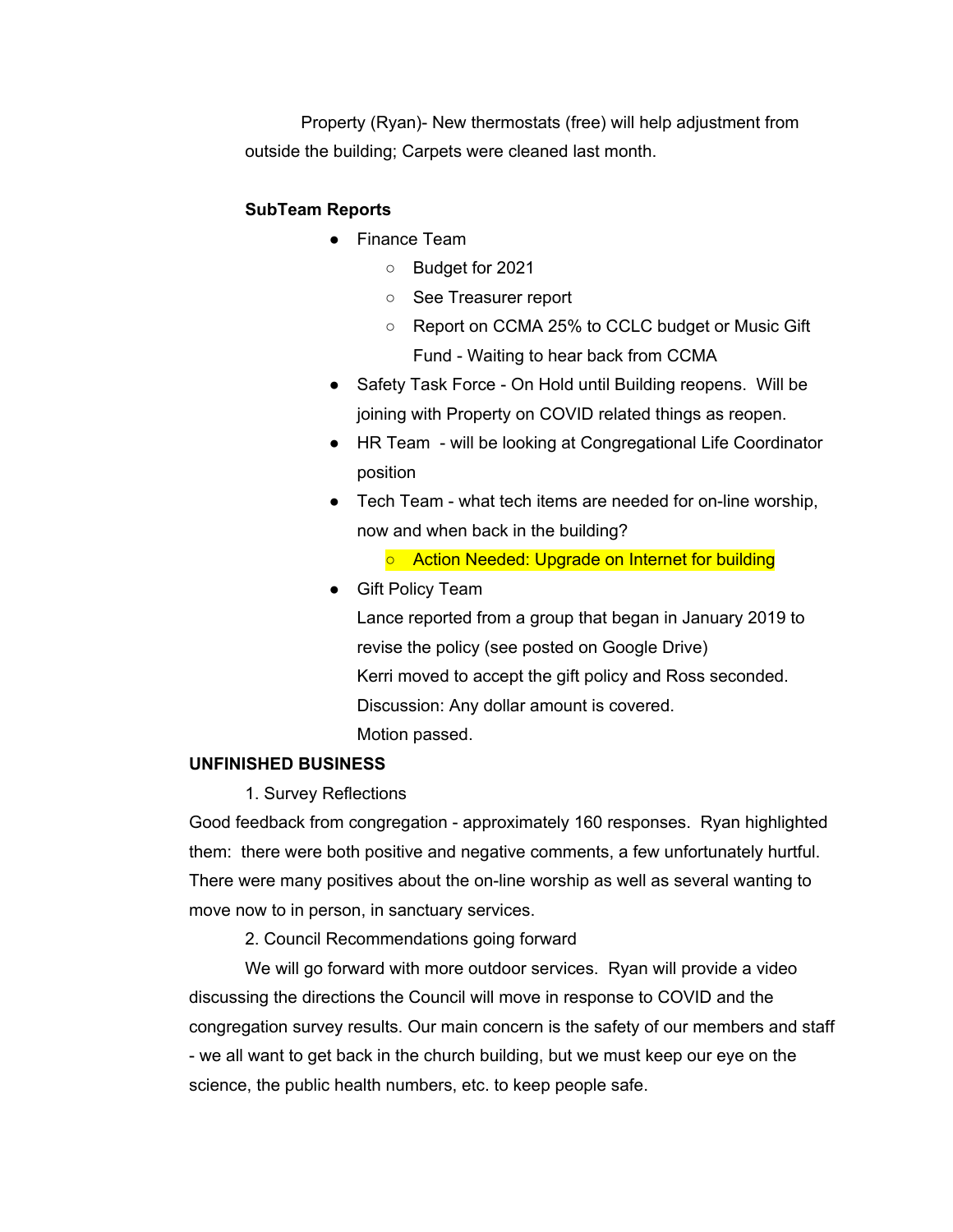- 3. Safe Parking Initiative tabled until further notice
- 4. Bonus for Audio and Visual minister

Executive Committee moved to give Scott Elvington \$1200 now in recognition of his work since the start of the on-line worship. Motion passed.

#### **NEW BUSINESS**

1. Eagle Scout Project

Nathan Craft is proposing to create pathways connecting the Gaga Ball pit, the Prayer Labyrinth and the church parking lot. Hoping to have it done by the end of September to meet a November 13 deadline for submission to BSA. Nathan will explore solutions to crossing a drainage ditch and keeping pebbles out of the parking lot. Paul moved and Mary Ellen seconded to approve the project after approval from Ed Painz on the two issues. Motion passed.

- 2. 2021 First Draft of Financial Ministry Lance reported on initial 2021 budget requests; the new position for AV Minister and raises for staff accounted for most of the roughly \$24K increase in budget from 2020. No action needed at this time.
- 3. Staffing Update

Open Congregational Life Coordinator position: We will start with an interim Congregational Life Coordinator; HR team will review the job description and begin searching for a new permanent person.

4. Internet Upgrade

Scott Hofer has been an as-needed tech advisor for the Church for 2-3 years. A need for an internet upgrade within the building (wifi, etc.) has been identified. Scott has delineated a list of needs for a reasonable upgrade - total cost of approximately \$2400. Ryan is asking Council to approve this expenditure from our capital improvement budget. Kerri moved and Lance seconded approval of the \$2400 without the usual second bid due to the anticipated low cost of this due to both Scott and other labor being volunteers from the church. Motion passed.

5. Gift Policy (see above).